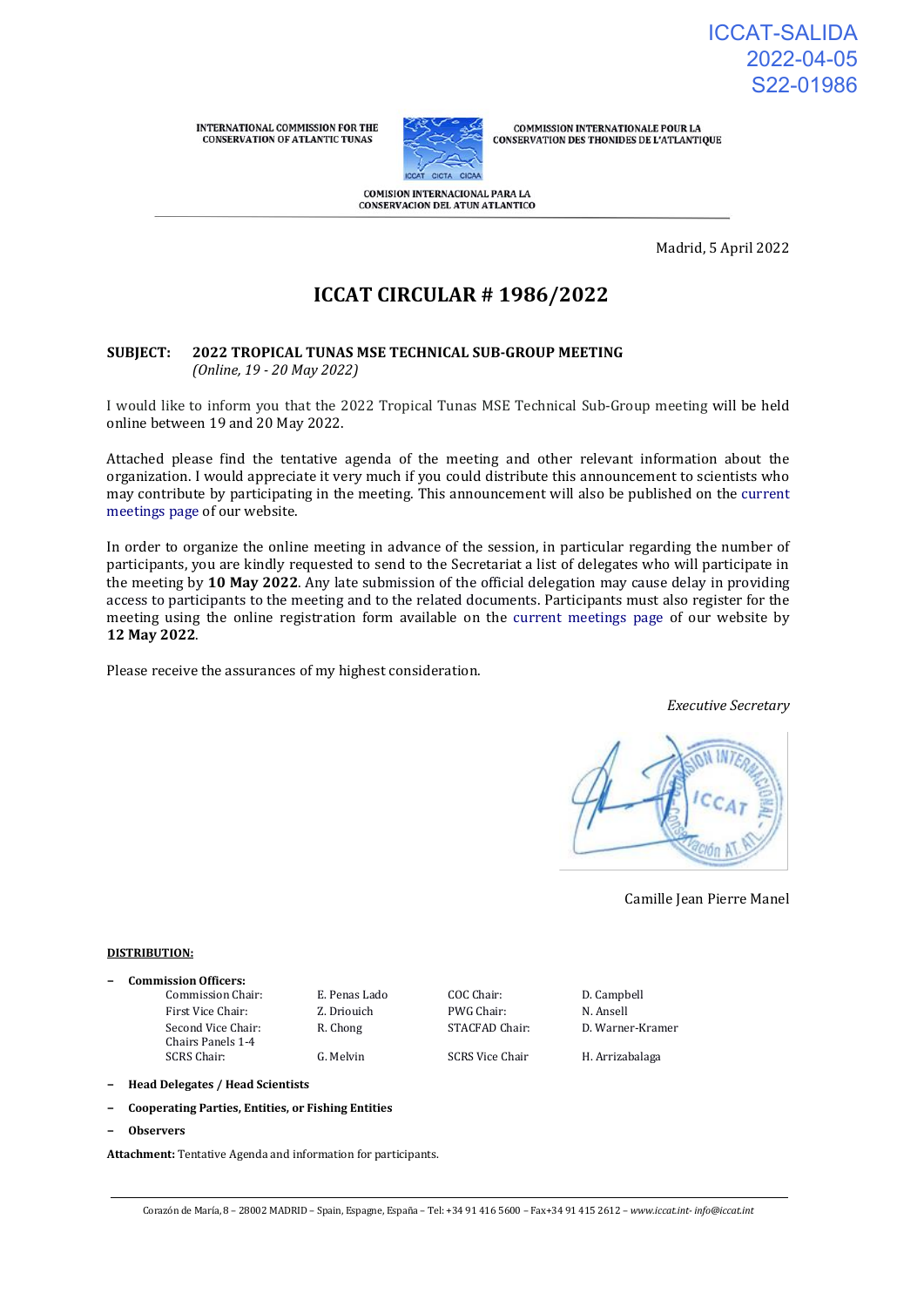**INTERNATIONAL COMMISSION FOR THE CONSERVATION OF ATLANTIC TUNAS** 



**COMMISSION INTERNATIONALE POUR LA CONSERVATION DES THONIDES DE L'ATLANTIQUE** 

**COMISION INTERNACIONAL PARA LA** CONSERVACION DEL ATUN ATLANTICO

# **2022 TROPICAL TUNAS MSE TECHNICAL SUB-GROUP MEETING**

*(Online, 19 – 20 May 2022)*

#### **Background**

In 2021, the SCRS reviewed the progress of the tropical tunas MSE process. At the July 2021 meeting, it was discussed that there was a priority to define the major uncertainties to be considered in the multi-stock MSE (BET, YFT, E-SKJ stocks), and also the phases remaining from the project initiated in 2018. It was clarified that the MSE plan should be linked to the revised stock assessment schedule. It was noted that a technical meeting for MSE would be necessary to make progress on the MSE and has been included for the 2021/22 workplan.

#### **Tentative Agenda**\*

- 1. Opening, adoption of agenda and meeting arrangements
- 2. Meeting objectives and current roadmap of ICCAT Tropical Tunas MSE
- 3. State of development of MSE for tropical tunas
	- 3.1 Atlantic western SKJ
	- 3.2 Atlantic multi-stock
	- 3.3 Stocks/fisheries in other oceans
- 4. Input to be obtained from ICCAT Commission
	- 4.1 Management objectives
	- 4.2 Performance indicators
	- 4.3 Type of harvest strategies to be considered
- 5. Update to roadmap
- 6. Capacity building
- 7. Research recommendations
- 8. Other matters
	- 8.1 Terms of Reference for the new two contracts (for W-SKJ and multi-stock MSE)
- 9. Adoption of the report and closure

\* An annotated agenda will be circulated by the Chair during the week before the start of the meeting, which will include the schedule for the different agenda items.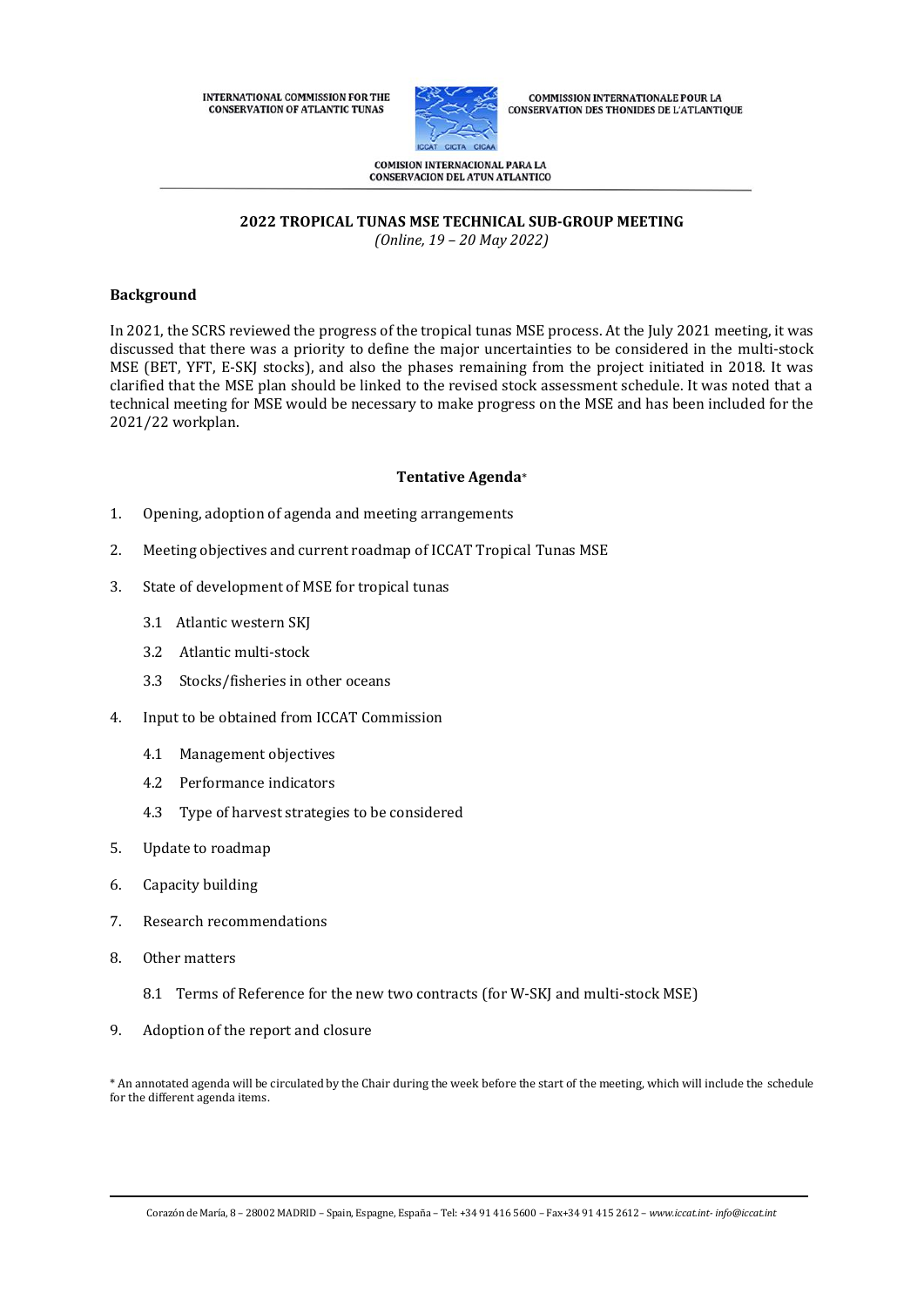**INTERNATIONAL COMMISSION FOR THE CONSERVATION OF ATLANTIC TUNAS** 



**COMMISSION INTERNATIONALE POUR LA CONSERVATION DES THONIDES DE L'ATLANTIQUE** 

**COMISION INTERNACIONAL PARA LA CONSERVACION DEL ATUN ATLANTICO** 

### **Additional information for participants**

# **1. Date and venue**

The meeting will be held online between 19 and 20 May 2022. Meeting hours will be from **11:00 - 16:30 CET (UTC +1)** to account for time zone differences.

# **2. Contact information**

Chair of the meeting: Dr David Die [\(ddie@rsmas.miami.edu](mailto:ddie@rsmas.miami.edu) ) Cooperative Institute of Marine and Atmospheric Studies University of Miami, 4600 Rickenbacker Cswy, 33149, Miami USA Tel: +1 305 421 4607

Secretariat contact: Dr Nathan Taylor [\(nathan.taylor@iccat.int\)](mailto:nathan.taylor@iccat.int) International Commission for the Conservation of Atlantic Tunas (ICCAT) C/ Corazón de María 8, 6th floor, Madrid 28002, Spain Tel: +34 91 416 5600; Fax: +34 91 415 2612

#### **3. Language**

The working language for the meeting will be English, as no simultaneous translation can be provided. Scientific documents can be written in English, Spanish or French.

#### **4. Call for scientific papers and presentations**

Participants are encouraged to submit relevant scientific papers. In order to better organize the meetings, in 2014 the SCRS established deadlines for submitting documents, which were revised in 2015. These deadlines provide the rapporteurs with valuable information to better fit the meeting timetable as well as allow the Secretariat to make the documents available to participants in advance of the meeting. In 2015 and 2019 the SCRS "proposed that a new deadline for the submission of SCRS documents and presentations should be implemented; these documents/presentations should be provided in their entirety at least one week before the meeting in which they are to be presented to facilitate their review by participating scientists prior to these meetings". As such, the full documents and presentations for this meeting should be provided to [info@iccat.int](mailto:info@iccat.int) or [nathan.taylor@iccat.int](mailto:nathan.taylor@iccat.int) by **12 May 2022**. Documents and presentations provided after this deadline will not be accepted unless previously authorized by the Chair. Authors are reminded to closely follow the *[Guidelines for Authors of Scientific Documents for the ICCAT SCRS and](https://www.iccat.int/Documents/SCRS/Other/Guide_ColVol_ENG.pdf)  [Collective Volume Series](https://www.iccat.int/Documents/SCRS/Other/Guide_ColVol_ENG.pdf)*. Furthermore, the original documents (text, tables and figures) should be prepared in Word or compatible software.

# **5. Registration**

Participants are kindly requested to register for the meeting by **10 May 2022** at the latest. Early registration is essential for the Secretariat to ensure the setting-up of the online platform. **Online registration** must be completed through the ICCA[T current meetings page](https://www.iccat.int/en/Meetings.html) o[r Registration form.](https://www.iccat.int/en/formmeet.html) All delegates from CPCs wishing to attend the meeting must notify their Head Delegate or Head Scientist in advance to ensure that they are included in the official list that must be sent to the Secretariat by **12 May 2022**.